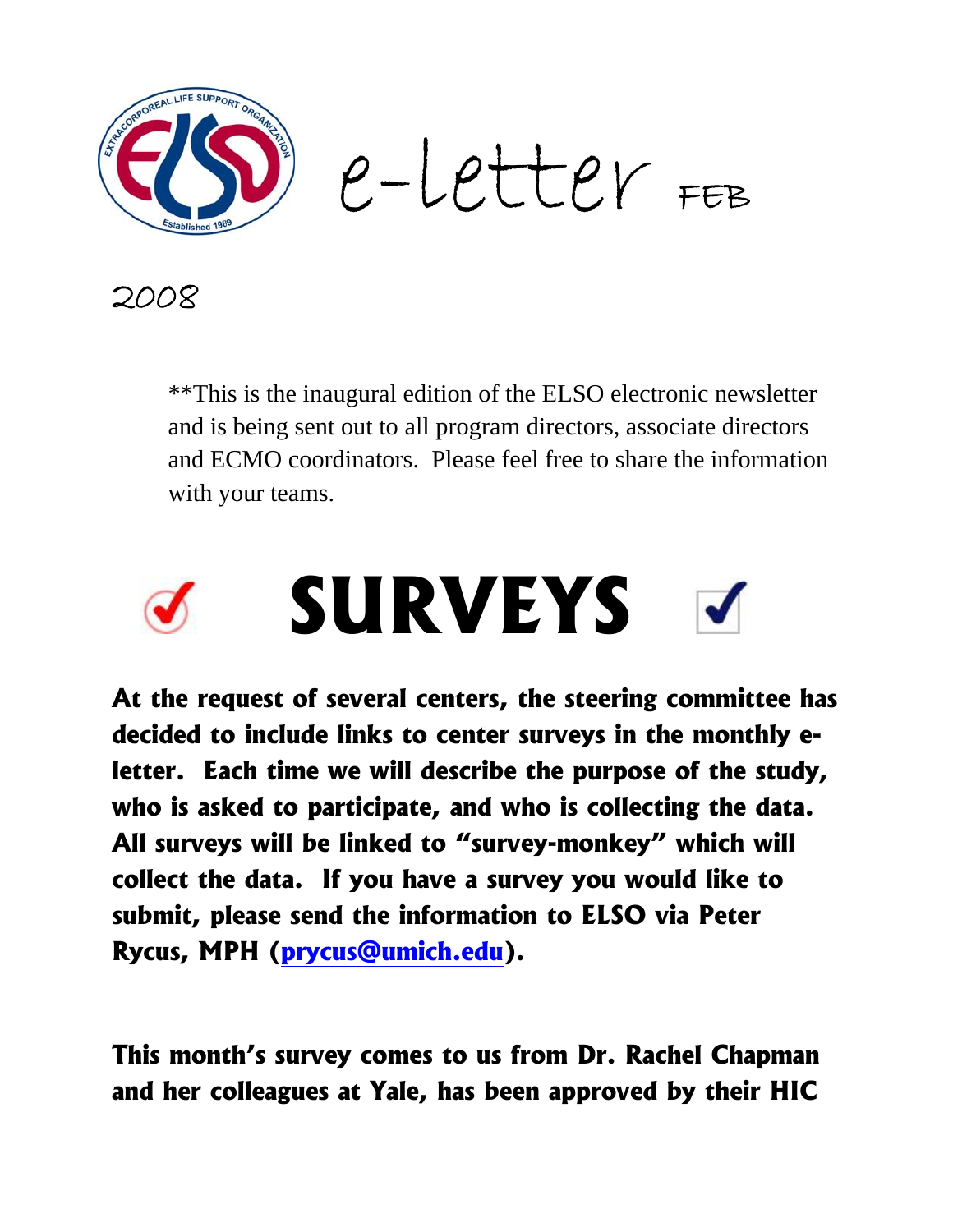**(IRB), and involves "Patient Selection for Neonatal ECMO". It is requested that ONE representative from each ECMO center complete the survey, preferably someone who has a role in selection of neonatal patients for ECMO. To complete, please click on the link below. (responses are anonymous).** 

http://www.surveymonkey.com/s.aspx?sm=S\_2fCQyuM60KHT7NOMvYIpAw\_3d\_3d

**Please help our colleagues out by completing the survey!** 



# TRAINING

#### **\*\*\*\*ECMO TRAINING COURSE \*\*\*\***

**Nationwide Children's Hospital announces an ECMO training course July21-25, 2008 in Columbus Ohio. Details including schedule, registration, hotel, etc. can be obtained at either of the two links below, or by contacting Thomas Preston at thomas.preston@nationwidechildrens.org** 

http://www.nationwidechildrens.org/gd/templates/pages/medpros/medpros.aspx?page=8300 http://www.nationwidechildrens.org/gd/applications/controller.cfm?page=54&cid=485&type=2&CatID=4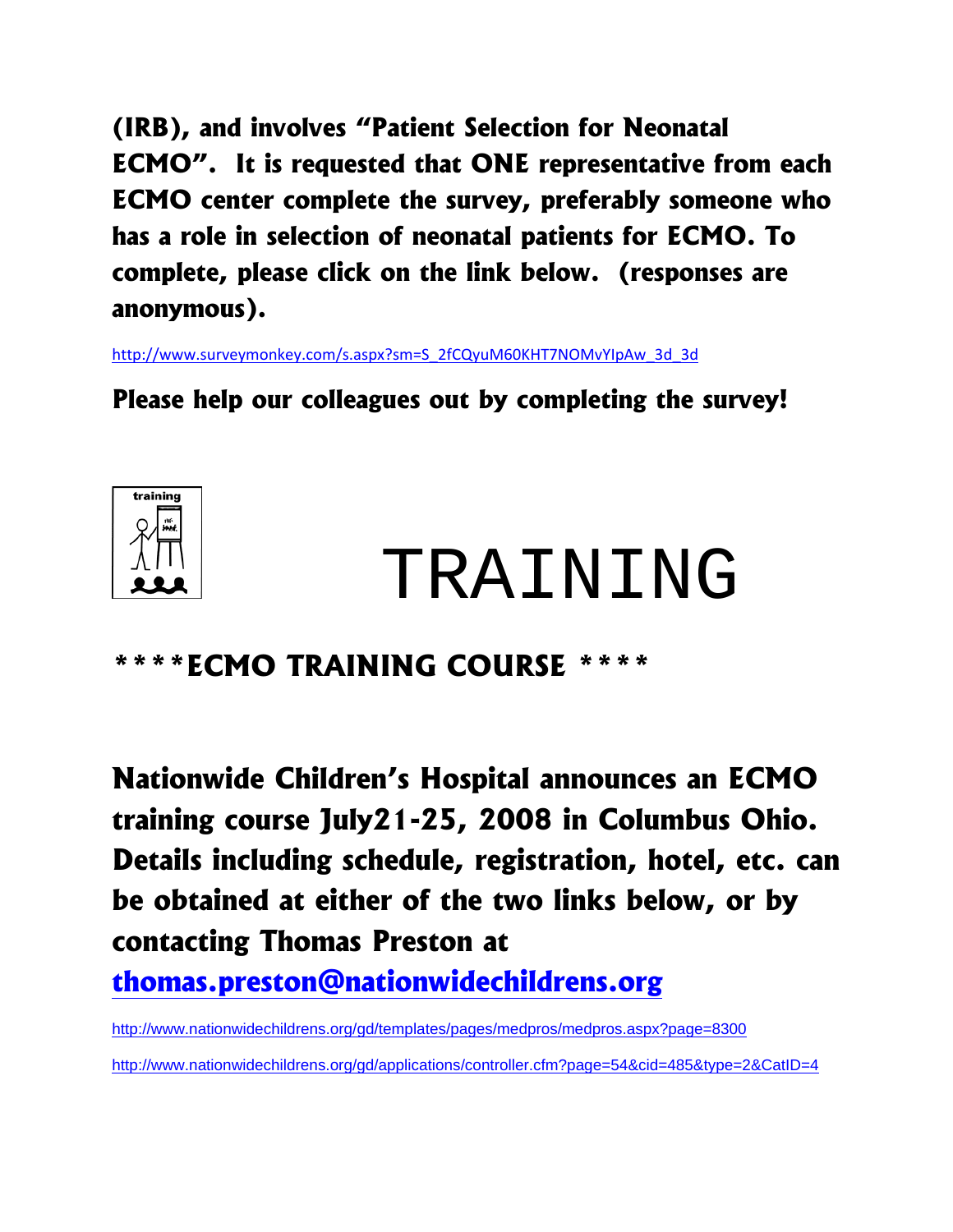#### **\*\*\*\*ECMO FELLOWSHIP\*\*\*\***

**Wake Forest University Baptist Medical Center and Brenner Children's Hospital is accepting applications for its ECMO Fellowship 2008-09. The fellowship is designed for General Surgery Residents who have completed at least 3 years of training in an ACGME accredited program, and who have an interest in Pediatric Surgery, Trauma/Burn Surgery, Critical Care or Cardiac Surgery. The training includes all aspects of ECMO care for all age patients with respiratory and/or cardiac failure. Interested residents should send their CV to mhines@wfubmc.edu**



## **MEETINGS**

#### **\*\*\*\*CNMC KEYSTONE MEETING\*\*\*\***

**We hope to see many of you at the upcoming Keystone meeting sponsored by Children's National Medical Center February 24-28, 2008. They have once again planned an exceptional program. Additional last minute info can be obtained at:**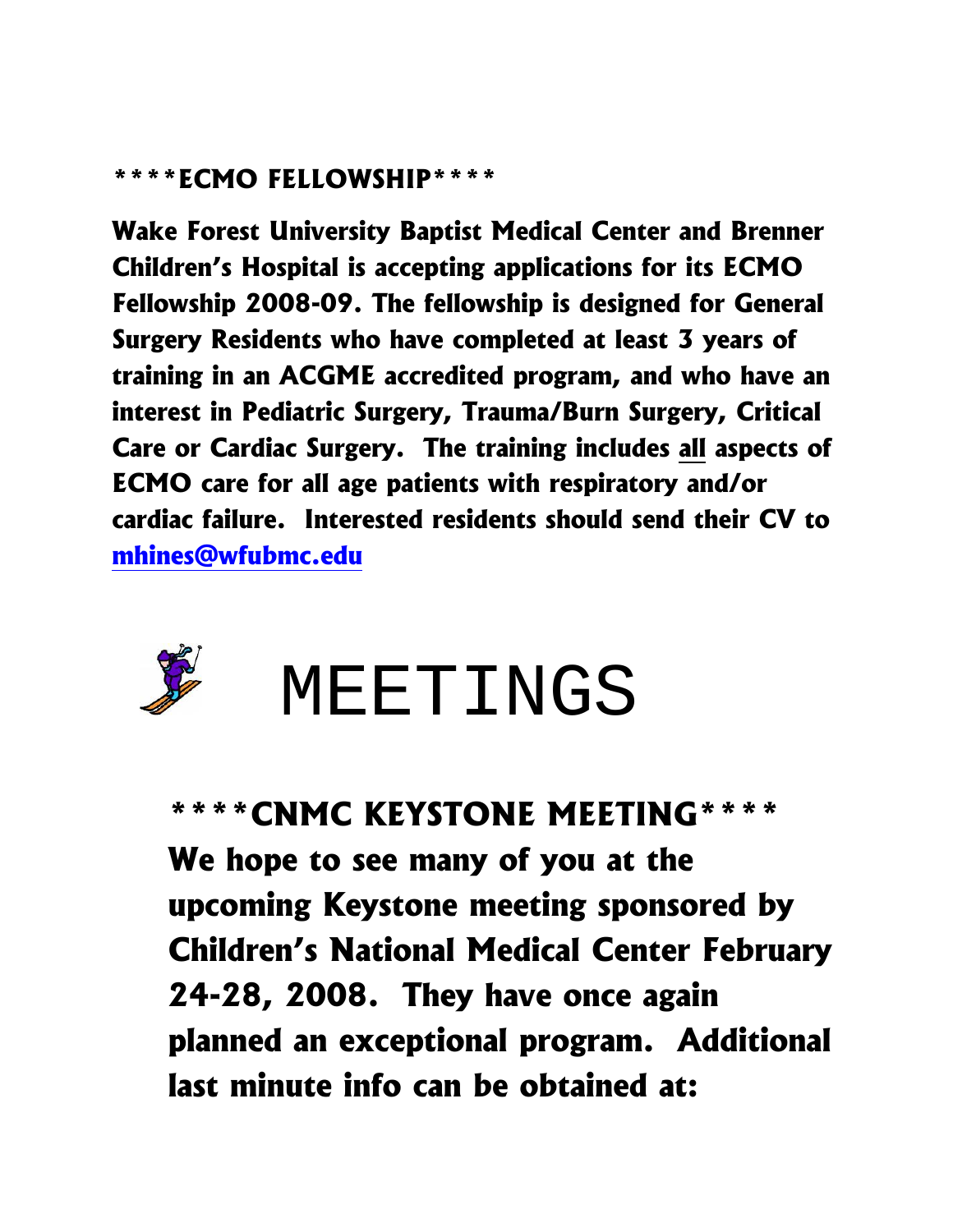www.ecmomeeting.com

#### **\*\*\*\*SEECMO\*\*\*\***

**This year's meeting is hosted by Children's Hospital in Dallas May 1-3, 2008. Details at:** 

www.childrens.com/Healthcare\_professionals/CMCD\_SEECM O\_2008.cfm

#### **\*\*\*\* ELSO ANNUAL MEETING\*\*\*\***

### **Don't forget to mark your calendar for the 19th Annual ELSO conference, in conjunction with AmSECT in San Diego CA, Sept 22-24, 2008.**

**http://www.elso.med.umich.edu/**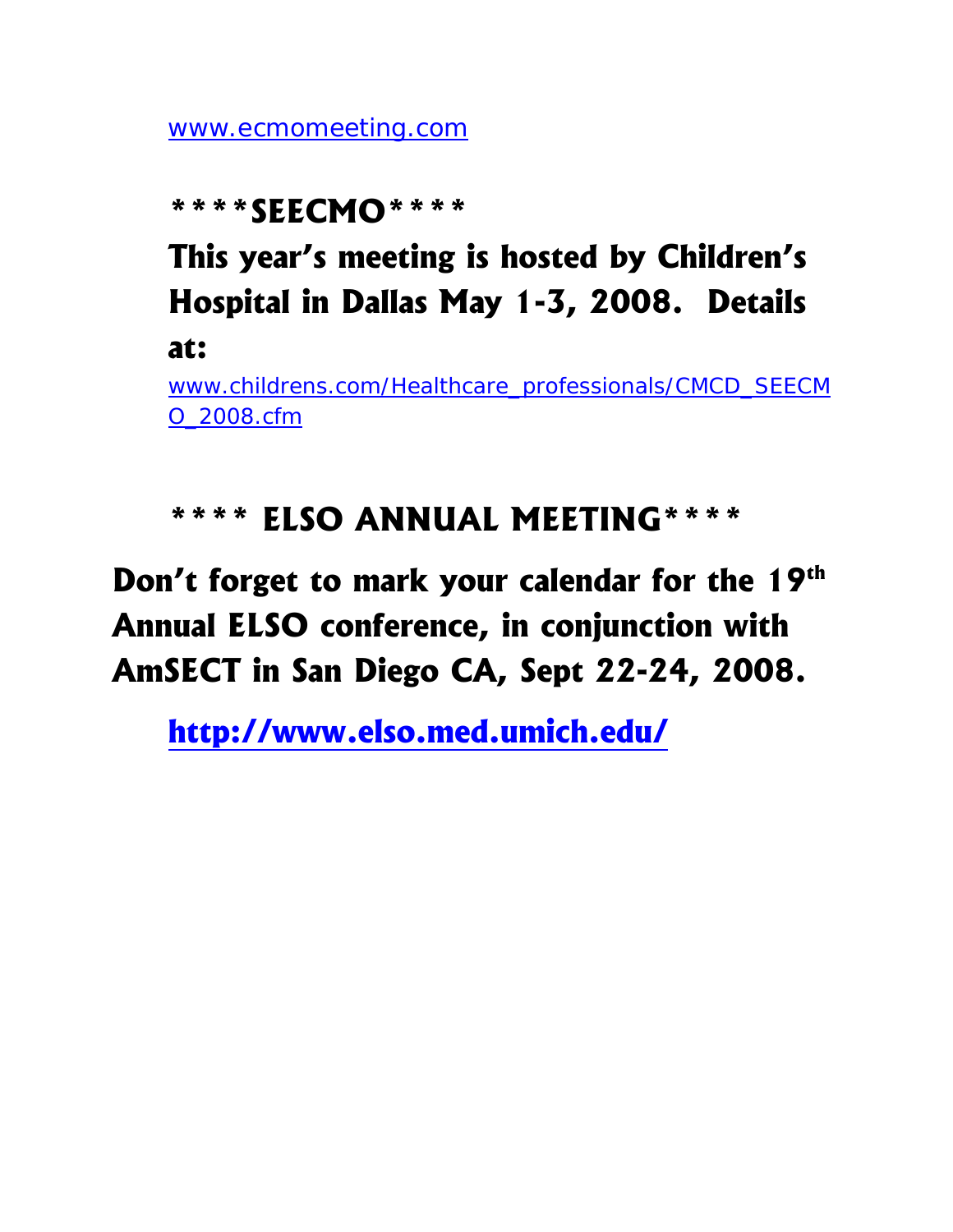

REGISTRY QUESTIONS

**In future e-letter editions, we will post the answers to some FAQ's submitted to ELSO in attempt to make data submission as easy as possible.** 

**Feb (?) Over the last few years we have continued to receive questions about the cardiac addendum about unusual diagnosis and procedures that are difficult to find in the list. VERY SOON ELSO will release the updated and expanded version of the ELSO Cardiac Codes which should be much more inclusive and help solve this problem!**